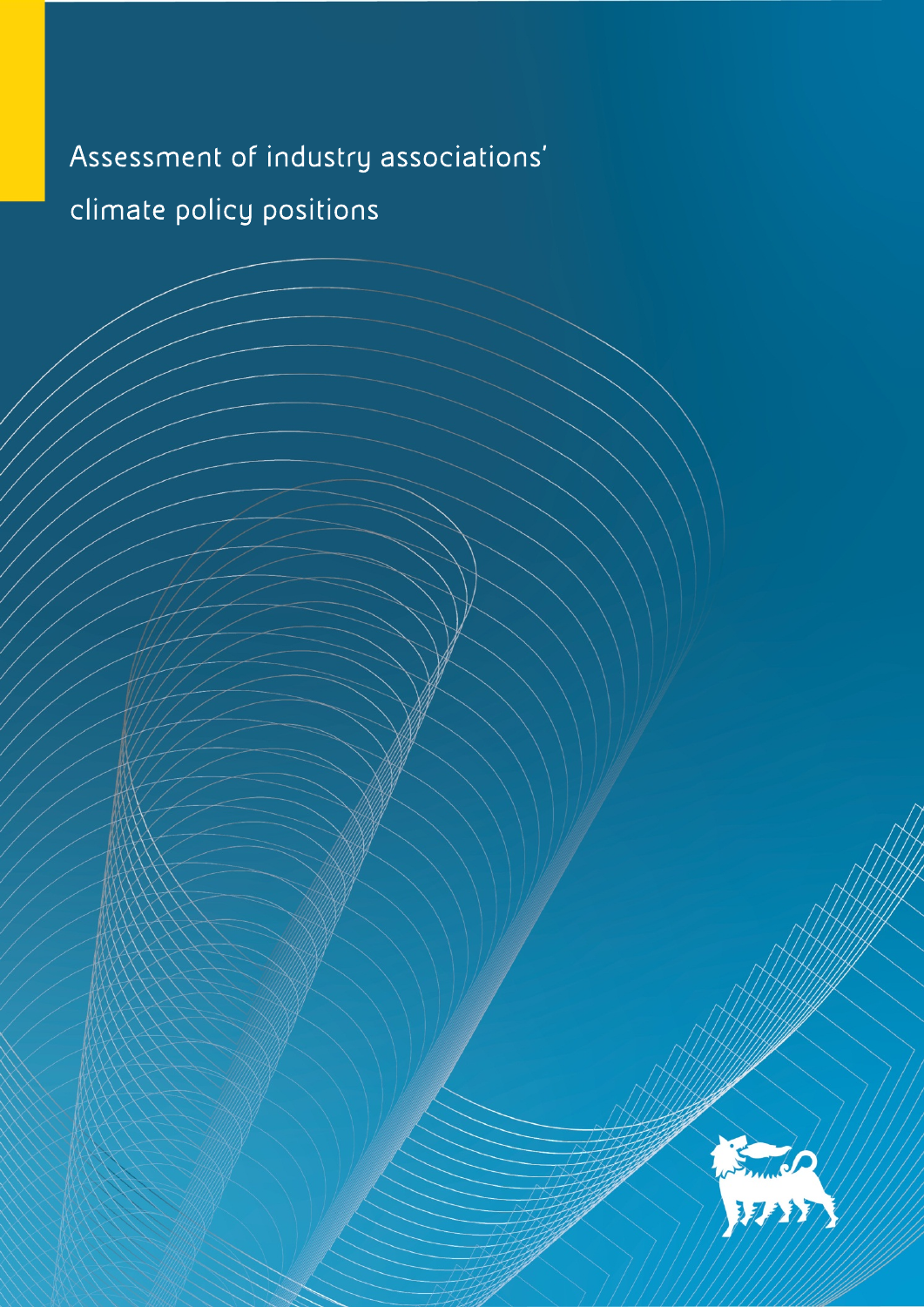## Introduction

Any companies working in the energy sector need a clear and coherent position on all climate related issues. This means clear company positioning on climate policy topics as well as robust internal guidelines for a responsible engagement within business associations.

In this context and with the aim to fulfil the expectations of all the relevant stakeholders, including investors, Eni has decided to publish guidelines on *Eni's responsible engagement on climate change within business associations* (Annex A).

The document identifies the main topics Eni considers essential in the climate-related advocacy, in line with its strategy:

- 1. Supports the goals of the Paris Agreement to achieve net zero by 2050.
- 2. Identifies the role of natural gas in the energy transition.
- 3. Backs carbon pricing mechanisms.
- 4. Embraces increasing energy efficiency and deploys low and zero carbon technologies.
- 5. Promotes the role of natural climate solutions.
- 6. Gives support to climate transparency and disclosure.

In 2020, Eni published the result of the first assessment, carried out according to the guidelines, of the public positions of the business associations which Eni and its affiliates are a member of, to check the alignment of their positions with Eni's principles on climate-related topics.

This report shows the second assessment carried out by Eni and includes the evaluation of the position of business associations which Eni and its affiliates were member of as of 31 December 2021.

For the purpose of this document, reference to "Eni" shall be intended as to Eni s.p.a. or its affiliates, as applicable.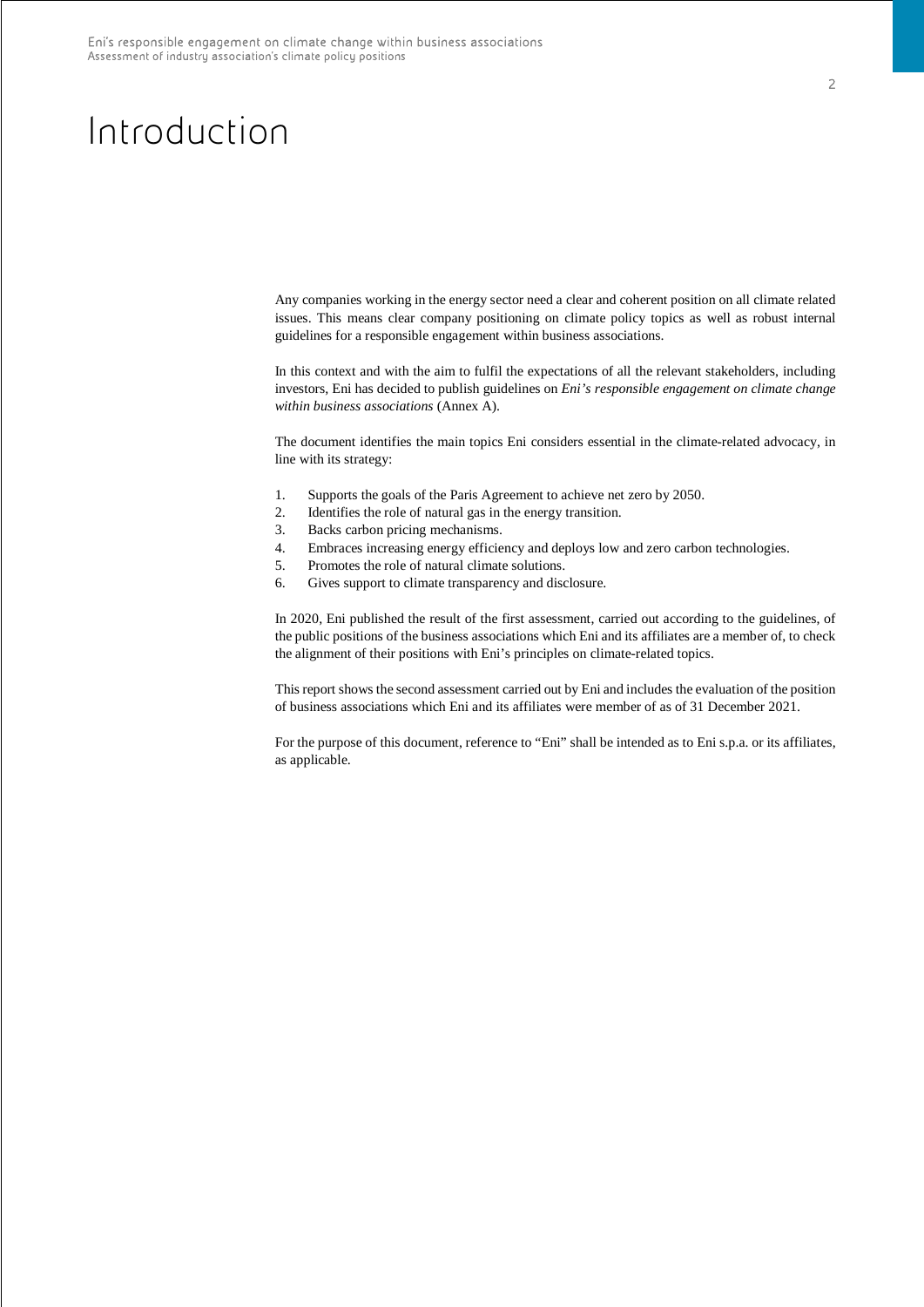## Assessment methodology

In 2022, we made a first selection of 40 business associations, of which 26 were already included in previous assessment. Among all the business associations, we selected the associations and think tanks that are active in the political debate on climate and energy subjects and are more relevant for the stakeholders<sup>[1](#page-2-0)</sup> based on their impact and reputation. These associations are based mainly in Italy, Europe, USA and Australia.

The review of positions was performed considering publicly available data such as reports, websites and public statements. More specifically, as a first step, we assessed the alignment of the business associations on each of the six main topics of the Eni's climate advocacy included in the Annex A.

When the business associations' positions were unclear or ambiguous, they were classified as 'partially aligned' or 'not aligned". We then checked them with our representatives in those associations and with the associations' management.

As a result of the final evaluation, each association has been assigned with one of following three categories:

#### **Aligned**

The stated positions of the association are aligned with the Paris Agreement goals and are not in contrast with any of the main topics of the Eni's climate-related advocacy from two to six as set out in Annex A.

#### **Partially Aligned**

The association does not explicitly support the Paris Agreement goals. Rather, it supports at least one of the main topics of the Eni's climate-related advocacy from two to six as set out in Annex A and it is not in contrast with any of such main topics.

Alternatively, the association explicitly supports the Paris Agreement goals, but it has a minor misalignment on at least one of the main topics of the Eni's climate-related advocacy from two to six as set out in Annex A and it is not in contrast with any of such main topics.

#### **Not Aligned**

<span id="page-2-0"></span>The association does not support the Paris Agreement goals or the public positions of the association is in contrast with at least one of the main topics of the Eni's climate-related advocacy from two to six as set out in Annex A.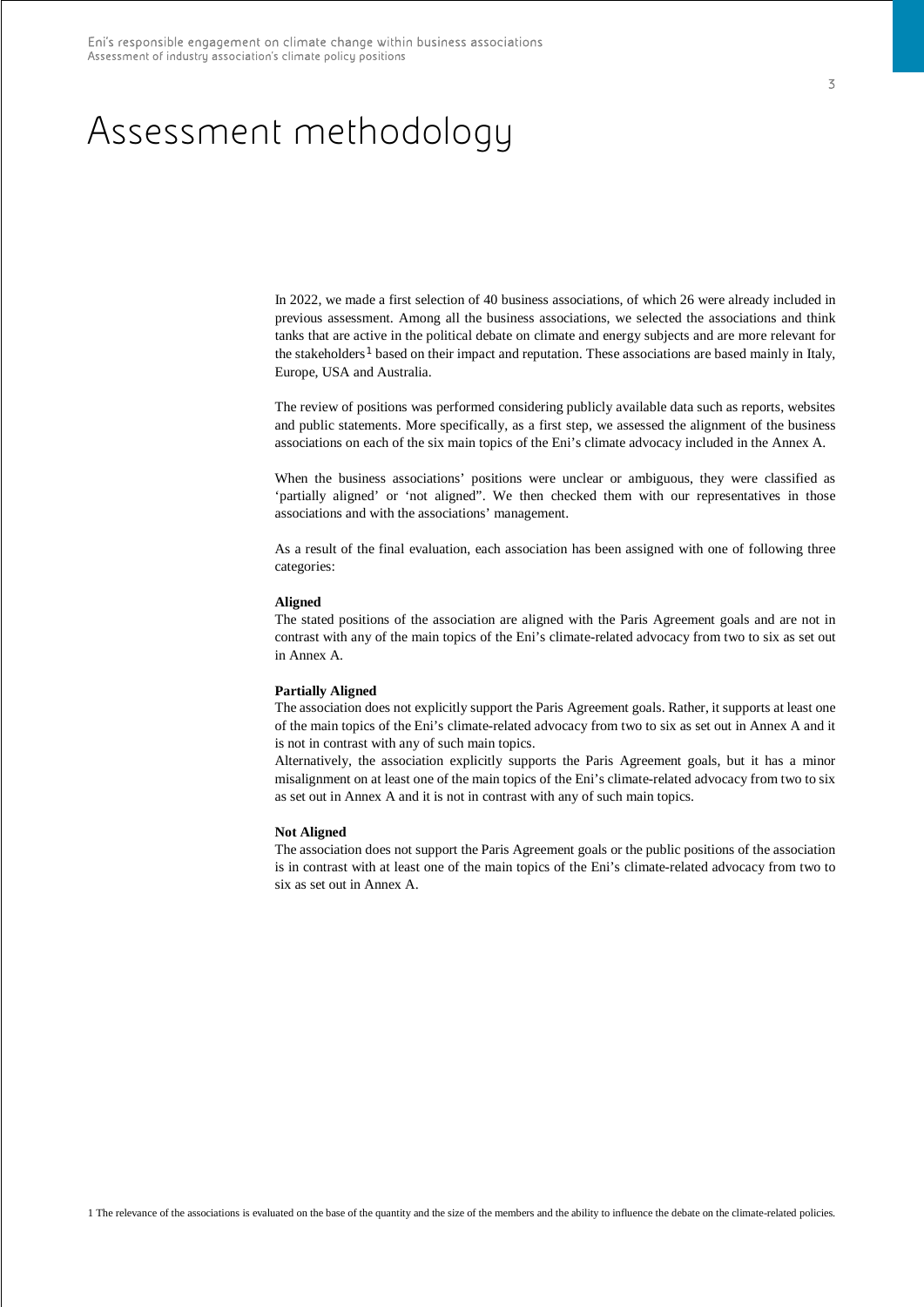## Assessment's results

Out of 40 business associations assessed, we found that 38 are aligned with the main topics of the Eni's climate-related advocacy and two, the National Biodiesel Board and the Wind Europe, are partially aligned.



Within the business associations which have been evaluated as partially aligned, Eni will proactively engage with other members in order to drive and influence each entity's positions towards a more positive lobbying vision. Specifically, in any debate on climate and energy subjects, Eni will try to direct and guide the discussions in accordance with Eni's positions stated in Annex A.

In the Annex B there is a complete list of the assessed business associations, while in the Annex C there is a table about the payments and memberships of governing bodies of the business associations.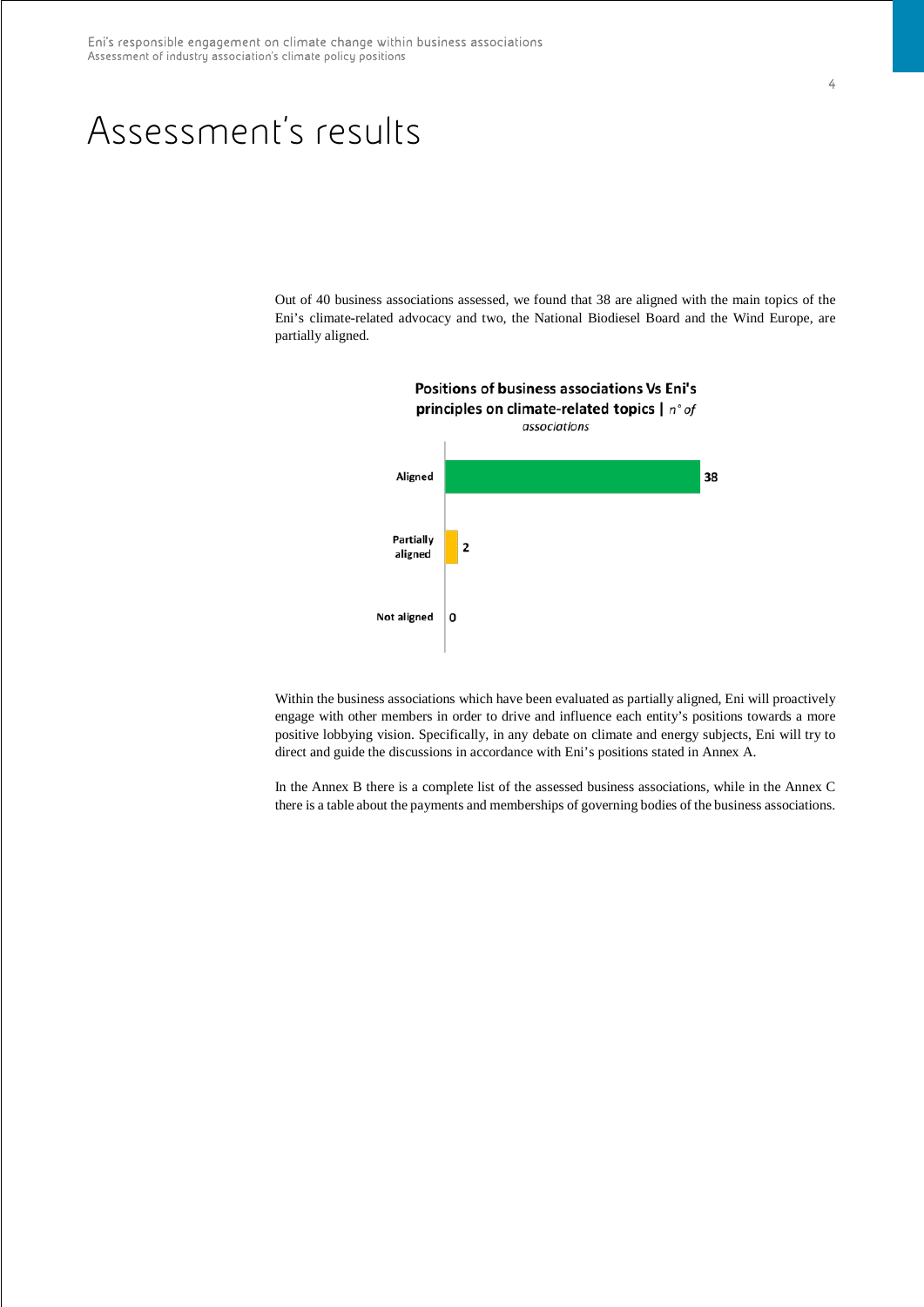# Annex A Eni's responsible engagement on climate change within business associations

## **Introduction**

Eni is an integrated energy company, working in several countries and committed to meeting the world's growing energy needs, while respecting the objectives of the Paris Agreement.

Eni intends to play an active role in the energy sector's virtuous path to contribute to carbon neutrality by 2050, in order to limit global warming within the 1.5°C threshold by the end of the century. In this regard, Eni has defined a climate strategy that foresees an integrated energy transition plan, comprising a series of short, medium and long-term targets which outline the evolutionary and integrated path of the individual businesses and will lead Eni to carbon neutrality by 2050.

Positive dialogue with non-governmental organisations (NGOs), domestic and international institutions, investors and academia enriches our view on how to address the challenges of climate change and the energy transition.

Eni acknowledges the value of the active participation in the work of business associations and its membership of various organisations is driven by Eni's position on the main topics of the climaterelated advocacy alongside the willingness to support the achievement of the goals of the Paris Agreement.

Eni recognises the need to be clear, consistent and transparent in its advocacy activities addressing climate change and the energy transition, as well as in the company's climate-related financial disclosure and internal processes, practices and company performances reporting. Eni has long been committed to promoting comprehensive and effective disclosure on climate change and confirms full implementation of the recommendations of the Task Force on Climate-related Financial Disclosure (TCFD) of the Financial Stability Board, which Eni adopts since 2017.

This document describes the main principles that inspire Eni's climate strategy and guide Eni's membership and participation in business associations and think tanks in regard to climate-related matters.

## **The value of business associations**

Eni takes part in several business associations at domestic and international level. Our membership and participation in these organisations allow us to:

- Develop, share and promote best practices and standards with our peers.
- Contribute to drafting advocacy positions on climate policies and regulations.
- Identify new approaches to meet the stakeholders' expectations.
- Participate in collective sectorial actions for climate mitigation and energy transition.

## **Our role in business associations**

When Eni becomes a member of a business association, our representatives are committed to be active and influential in any internal debates that might be relevant for climate and business strategies.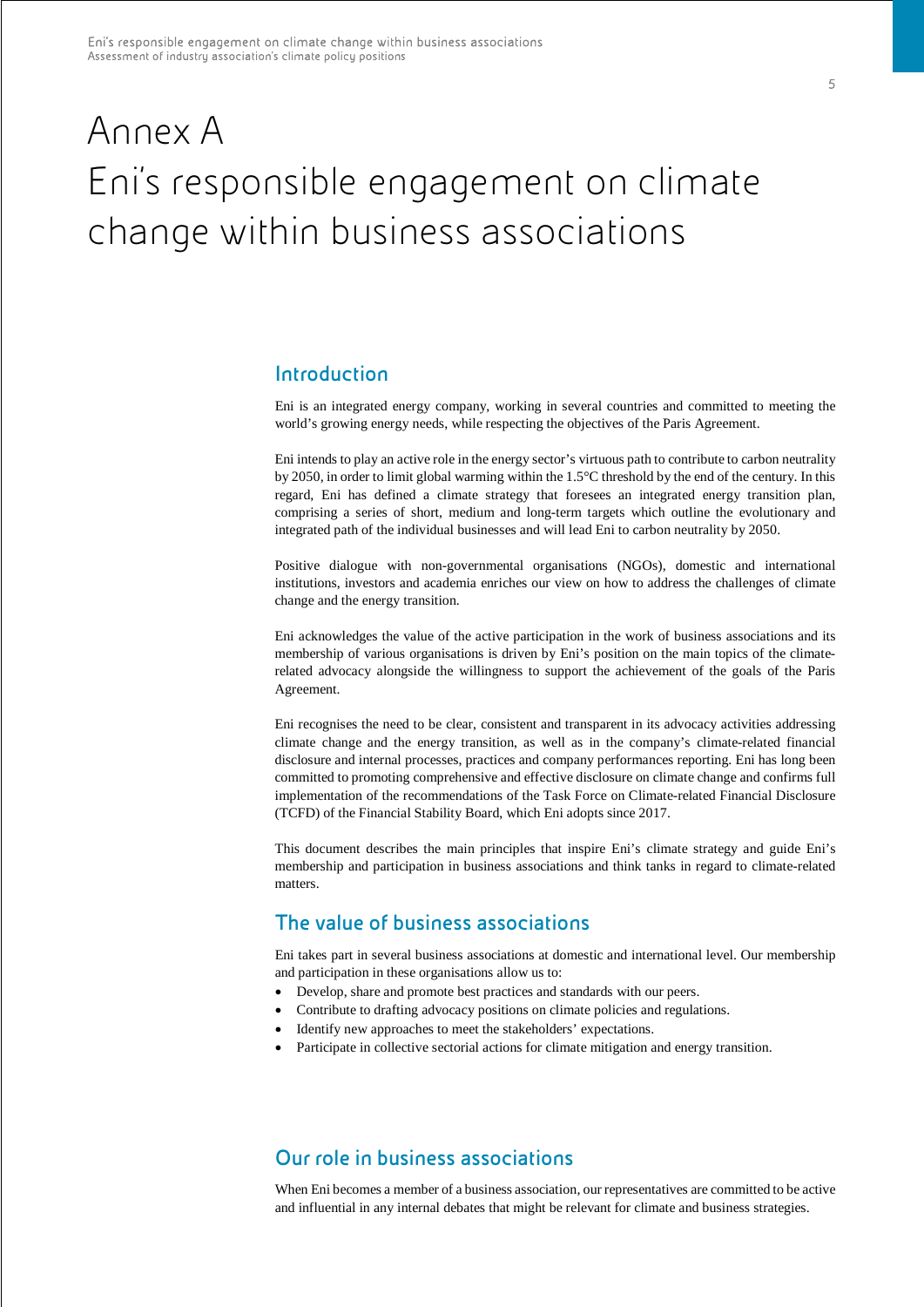We share our vision with other members and always strive to drive the discussion in accordance with our principles. We respect the viewpoints of other members and always comply with any relevant antitrust and competition laws.

Sometimes a particular position a business association may take is a compromise between the different, yet legitimate, views of its members. As such, Eni's position cannot always be fully reflected in any final outcome documents.

## **Assessment of alignment with the main topics and countermeasures**

Although Eni already has an internal process of annual review of memberships, further investigations may be needed. To achieve this, a task force led by Eni's department in charge of climate strategy will undertake a periodic assessment of the consistency between the various positions of business associations and any subsequent campaigns, on one side, and Eni's vision, on the other.

If the assessment believes that the views of any organisations, that we join, is in contrast with any of the main topics of the Eni's climate-related advocacy, we will disassociate ourselves from said views and any associated campaigns, we will endeavour to bring our view in the association and, if the contrast remains, we will seriously consider withdrawing from the association. The results of any assessment will be presented to our board and will be publicly disclosed.

## **The main topics of Eni's climate-related advocacy and the Eni's position**

The main topics we consider essential in the climate-related advocacy ("main topics"), in line with our strategy are:

- Support the goals of the Paris Agreement to achieve net zero by 2050.
- Identify the role of natural gas in the energy transition.
- Back carbon pricing mechanisms.
- Embrace increasing energy efficiency and deploy low and zero carbon technologies.
- Support the role of a natural climate solutions.
- Support climate transparency and disclosure.

Our position on each of the main topics of the Eni's climate-related advocacy is:

#### **1. Support to the goals of the Paris Agreement to achieve net zero by 2050**

Eni supports the goals of the Paris Agreement to limit the increase in the global average temperature to well below 2°C above pre-industrial levels, pursuing efforts to limit the temperature increase to 1.5°C. Eni recognises the Intergovernmental Panel on Climate Change (IPCC) as the most prominent scientific body on climate change and agrees with the IPCC's view that the impacts of climate change will be much lower at the temperature increase of 1.5°C compared with 2°C. Eni is keen to contribute to the global mitigation efforts by specifically pursuing a strategy that aims to achieve the Net Zero emissions target by 2050, in line with the scenarios compatible with keeping global warming within 1.5°C. Eni's Net Zero commitment includes the company's Scope 1, 2 and 3 GHG emissions (Net GHG lifecycle emissions), and the associated emission intensity (Net Carbon Intensity), referred to the entire life cycle of the energy products sold by Eni. To be effective also in the near term and keep stakeholders aligned on progresses, Eni also set interim targets in 2030 and 2040, both in terms of absolute and carbon intensity.

In this path towards carbon neutrality, Eni supports a Just Energy Transition that also pays attention to the social dimension of the transformation. Eni' commitment in pursuing a just energy transition is also stated in the corporate mission, which is inspired by the 17 SDGs.

### **2. The role of natural gas in the energy transition**

Eni believes that, among fossil energy sources, natural gas will continue to play a central role in the energy transition, as also showed in the scenarios elaborated by the most accredited international institutions, such as IPCC. Indeed, natural gas is expected to act as a bridging solution to urgently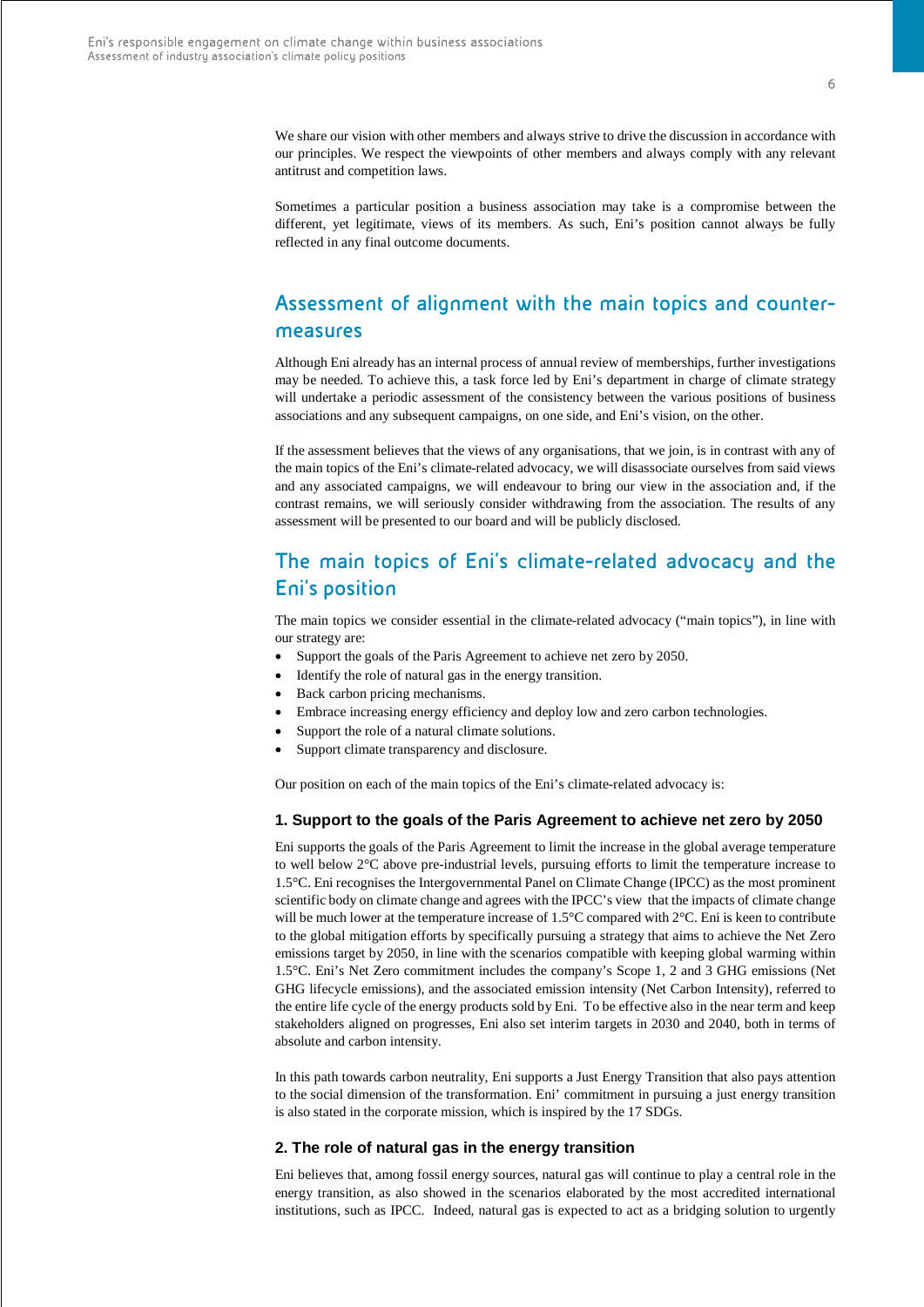replace coal and ensure the security and balance of electricity system required to support the penetration of increasing volumes of intermittent renewable generation on a global scale. Gas should also be the preferrable source where fossil fuel replacement (by electrification, hydrogen, etc.) is not technologically or economically viable. Therefore, policymakers should continue to recognise the opportunities that natural gas can provide in displacing more carbon-intensive fuels, improving air quality and supporting the uptake of renewable energy. In line also with the European decarbonisation strategy, gas technologies such as natural gas-to-hydrogen, power-to-gas, and CCUS (Carbon Capture, Utilization and Storage), beside increasing integration with biomethane, will further contribute towards the substantial decarbonisation of the energy systems. As an integrated energy provider, to decrease its own GHG emissions, Eni is targeting a significant increase in the share of natural gas in its upstream production to help the transition to a progressively decarbonised portfolio.

Eni recognises the importance and the urgency of curtailing methane emissions from the oil&gas industry for achieving the goals of the Paris Agreement and supports the implementation of direct regulations and targets for reducing methane emissions along the natural gas supply chain.

### **3. Carbon pricing**

Eni signed the participant statement on carbon pricing titled 'The Energy Transition & Care for our Common Home' at the Vatican on 14 June 2019. In line with that statement, we agree that:

- Reliable and economically meaningful carbon pricing regimes, whether based on tax, emissions trading mechanisms or other market-based measures, should be set by governments. The level at which they are set should incentivise good business practices, consumer behaviours, research and investment to significantly advance the energy transition while minimising the costs to vulnerable communities, thus supporting economic growth and human prosperity.
- Carbon pricing mechanisms should be designed in a way that simultaneously delivers innovation and investment in low carbon solutions, while assisting those who are least able to pay. This requires addressing the social, economic, and cross-border impacts within the overall policy design. Financial resources that are collected by means of carbon pricing should be used to support the development at scale of zero and low carbon technologies, also breakthrough, production processes or fuels which are still not mature, but essential in the long term to purse the decarbonization of the whole economy as well as to alleviate the impact of the energy transition on low-income households.
- Achieving government policy changes for effective carbon pricing requires a transparent dialogue and the active engagement of the energy sector, the investment community, political leaders, civil society, and energy consumers.

### **4. Increasing energy efficiency and deployment of low and zero carbon technologies**

Eni welcomes policies, actions and tools to foster innovation in low and zero carbon technologies or fuels and clean processes in energy intensive industries.

Eni believes that the governments support is essential for the industry in enabling decarbonization technologies. The type of support they can offer will depend on the level of technological and commercial maturity of each available solution and eligible innovation should be selected on the base of the GHG emissions abatement potential and the sustainability of the entire value chain.

Among the low carbon processes, as also recognized by the most accredited international institutions, Eni believes that Carbon Capture Utilisation and Storage (CCUS) is one of the few proven solutions to tackle emissions in some of the highest emitting-sectors and it could play a major role in decarbonizing Hard-to-Abate sectors (e.g. cement, steels), where there are limited technologically and economically viable alternatives to abate emissions. The permanent storage of CO2 in geological formation can furthermore enable the accounting of negative emissions, when applied to bioenergy production processes. In the long term, the activity process related to carbon removal from the atmosphere (Direct Air Capture) and permanently storing it, will be essential to balance emissions that cannot be directly abated or avoided. Even in this case, a dedicated CO2 transport and storage infrastructure will be required.

Among the low carbon fuels, hydrogen is expected to play a key role in a future climate-neutral economy, enabling emission-free transport, heating and industrial processes. In particular, CCUS can represent an efficient solution to underpin the start-up of the blue hydrogen economy as long as the green hydrogen production will not be cost-effective and available at scale.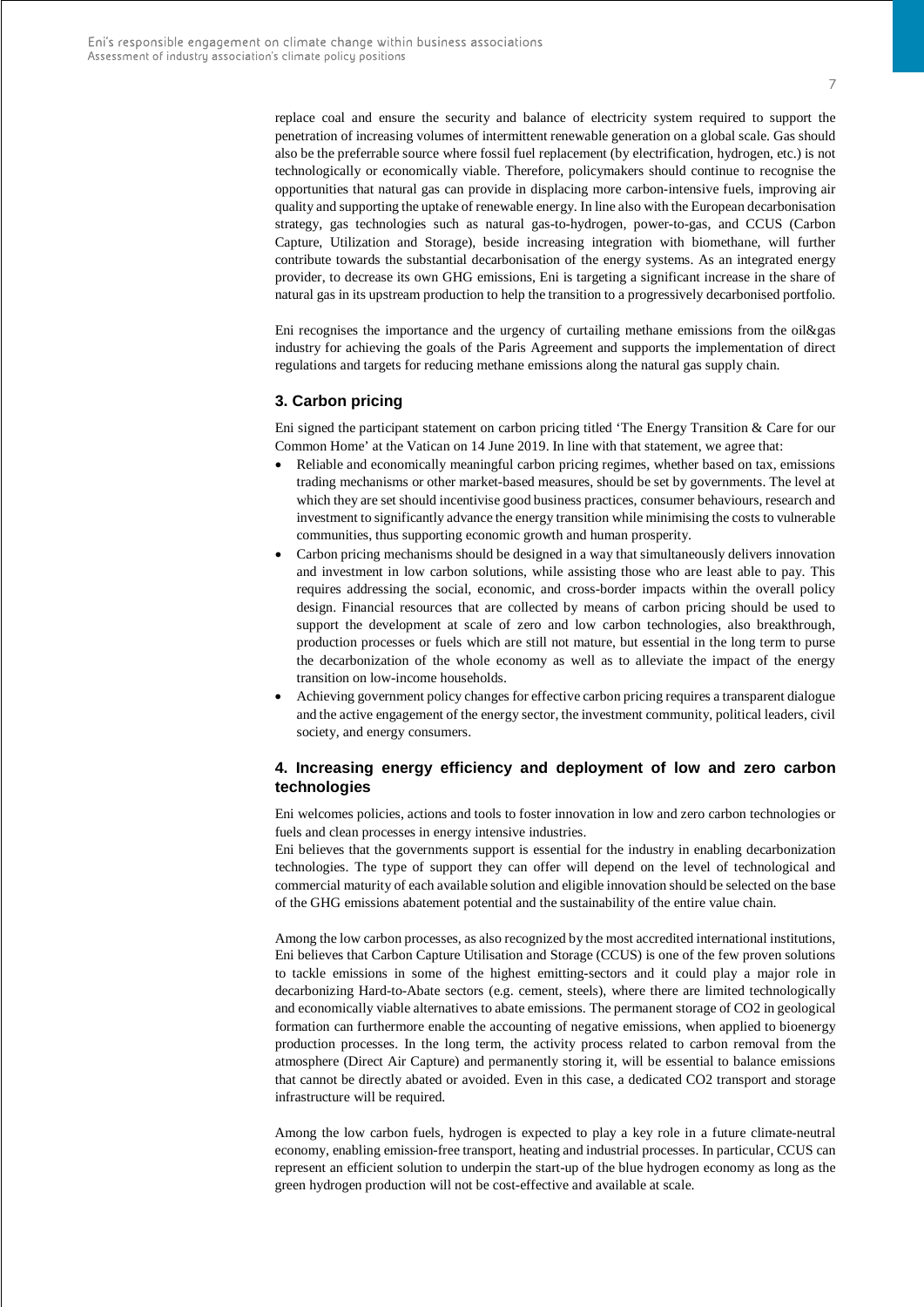#### **5. The role of the Natural Climate Solutions**

Eni recognises the important role of Natural Climate Solutions (NCS) to limit global warming and achieving the Net zero GHG emissions by 2050 and the additional benefits that these measures can provide for the protection and restoration of biodiversity and ecosystems and in fostering sustainable economic growth.

Eni adopts and applies the approach supported by the international best practices, where the avoidance and the reduction of the GHG emissions is the first priority, while only residual GHG emissions, which can't be reduced with the currently available technologies, should be eligible for offsetting, through carbon credits. In this regard, NCS activities, if developed adopting strict environmental and social safeguards, can be rapidly deployed and bring immediate contribution to the fight against climate change, also generating high quality carbon credits. However, to unlock carbon finance for NCS projects, it is crucial to attract investments from private sector.

Consistently with this vision, considering that deforestation causes every year the release in the atmosphere of high quantities of GHG emissions, Eni has selected the protection of primary and secondary forests as the first NCS to develop, in order to reduce emissions from deforestation and forest degradation and to enhance the capacity of natural ecosystems to sequester and store carbon. Eni works with both domestic and international institutions to enforce the national REDD+ framework<sup>[2](#page-7-0)</sup> and with key local communities to foster sustainable economic growth, providing them with alternatives to the drivers for deforestation. Moreover, Eni has built several partnerships with recognized international developers of REDD+ Projects and Eni NCS activities are also aligned with the highest international standards for certification of the carbon reduction and of the co-benefits achieved.

### **6. Climate Transparency and Disclosure**

Eni has long been committed to support and contribute to develop best practices on comprehensive and effective climate change disclosure and, in this respect, confirms its commitment to implement the TCFD's Recommendations published in 2017.

<span id="page-7-0"></span>Eni's disclosure on climate-related issues is integrated in the company annual report and detailed in a dedicated report that outlines Eni's decarbonization path and address the climate and energy transitions challenges. This report is structured around the four pillars indicated by the TCFD recommendations: governance, risk management, strategy and metrics and targets. Climate change is analysed, assessed, and managed by considering the 5 key drivers, identified by the TCFD, relating to both transition risks – market scenario, regulatory and technological development, reputational issues – and physical risks, such as extreme or chronic weather events. Climate change risk is one of Eni's top strategic risks and it is monitored by the CEO as part of the Integrated Risk Management process.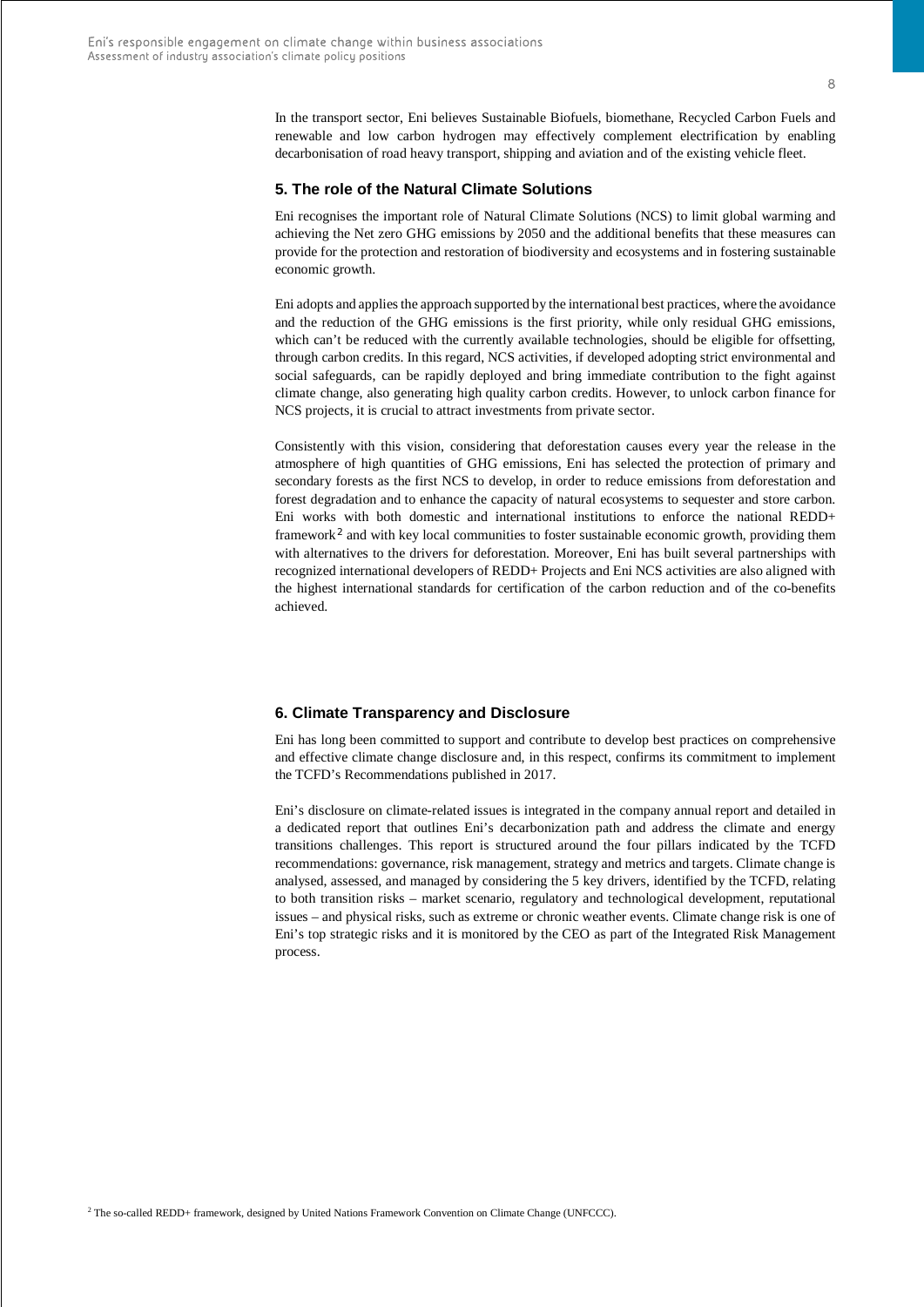# Annex B Results of our review

| Associacion de Operadores Petroliferos<br>Associazione Nazionale Industriali Gas (ANIGAS)<br>Assorisorse<br>Assosharing<br>Australian Petroleum Production & Exploration Association (APPEA)<br><b>Avenergy Suisse</b><br>Cluster Tecnologico Nazionale Blue Italian Growth<br>Cluster Tecnologico Nazionale Energia<br>Confindustria<br>Confindustria Energia<br>Bio-based Industries Consortium (BIC)<br><b>Business Europe</b><br>Carbon Capture and Storage Association (CCSA)<br><b>EFuels Alliance</b><br>Elettricità Futura<br>European Biodiesel Board (EBB)<br>European Chemical Industry Council (CEFIC)<br>European Petroleum Refiners Association<br>European Roundtable on Climate Change and Sustainable Transition (ERCST)<br>European Union Natural Gas Industry (EUROGAS)<br>Federazione Nazionale dell'Industria Chimica (FEDERCHIMICA)<br>Global CCS Institute<br>Ghana Upstream Petroleum Chamber<br>Hydrogen Europe<br>International Association of Oil & Gas Producers (IOGP)<br>International Emissions Trading Association (IETA)<br>International Petroleum Industry Environmental Conservation Ass. (IPIECA)<br>Methanol Institute*<br>Natural Gas Vehicle Association Europe (NGVA Europe)<br>Ocean Energy Europe (OEE)<br>Oil and Gas Climate Initiative (OGCI)<br>Oil & Gas UK<br>Unione Energie per la Mobilità (UNEM)<br>Union Française des Industries Petrolières (UFIP)<br>World Energy Council (WEC)<br>World Economic Forum (WEF) | <b>Aligned</b><br>Our analysis indicates the public positions of<br>these associations are aligned with the Paris<br>Agreement goals and are not in disagreement<br>with the main topics of Eni's climate-related<br>advocacy set out in Annex A with reference to<br>the topics from 2 to 6 therein.<br>We will maintain our membership of these<br>associations and we will continue to promote<br>our positions on climate matters.                                                                                                                                                                 |
|-----------------------------------------------------------------------------------------------------------------------------------------------------------------------------------------------------------------------------------------------------------------------------------------------------------------------------------------------------------------------------------------------------------------------------------------------------------------------------------------------------------------------------------------------------------------------------------------------------------------------------------------------------------------------------------------------------------------------------------------------------------------------------------------------------------------------------------------------------------------------------------------------------------------------------------------------------------------------------------------------------------------------------------------------------------------------------------------------------------------------------------------------------------------------------------------------------------------------------------------------------------------------------------------------------------------------------------------------------------------------------------------------------------------------------------------------------------------------|--------------------------------------------------------------------------------------------------------------------------------------------------------------------------------------------------------------------------------------------------------------------------------------------------------------------------------------------------------------------------------------------------------------------------------------------------------------------------------------------------------------------------------------------------------------------------------------------------------|
|                                                                                                                                                                                                                                                                                                                                                                                                                                                                                                                                                                                                                                                                                                                                                                                                                                                                                                                                                                                                                                                                                                                                                                                                                                                                                                                                                                                                                                                                       |                                                                                                                                                                                                                                                                                                                                                                                                                                                                                                                                                                                                        |
| World Business Council for Sustainable Development (WBCSD)                                                                                                                                                                                                                                                                                                                                                                                                                                                                                                                                                                                                                                                                                                                                                                                                                                                                                                                                                                                                                                                                                                                                                                                                                                                                                                                                                                                                            |                                                                                                                                                                                                                                                                                                                                                                                                                                                                                                                                                                                                        |
| Zero Emissions Platform (ZEP)                                                                                                                                                                                                                                                                                                                                                                                                                                                                                                                                                                                                                                                                                                                                                                                                                                                                                                                                                                                                                                                                                                                                                                                                                                                                                                                                                                                                                                         |                                                                                                                                                                                                                                                                                                                                                                                                                                                                                                                                                                                                        |
| The National Biodiesel Board (NBB)**<br>Wind Europe                                                                                                                                                                                                                                                                                                                                                                                                                                                                                                                                                                                                                                                                                                                                                                                                                                                                                                                                                                                                                                                                                                                                                                                                                                                                                                                                                                                                                   | <b>Partially Aligned</b><br>Our analysis indicates that the National<br>Biodiesel Board (NBB) does not explicitly<br>support the Paris Agreement goals, but it<br>supports at least one of the main topics of<br>Eni's climate-related advocacy from 2 to 6 as<br>set out in Annex A. While Wind Europe has<br>some misalignment about the role of the<br>Carbon Capture and Storage and of the natural<br>carbon sinks as a necessary solution along the<br>pathway towards the net zero <sup>3</sup> .<br>Eni will work for a positive lobbying activity<br>and we will have a proactive engagement: |

<span id="page-8-0"></span><sup>3</sup> "The focus of the analysis should be on wind and solar PV deployment and not on other unproven technologies such as CCS – nor should the modelling try to reduce the cumulative emissions by introducing strong assumptions for LULUCF or other carbon sinks." (ec.europa.eu/info/law/better-regulation/have-your-say/initiatives/12265-2030- Climate-Target-Plan/F511902). "The Climate Law strives for net-zero emissions, opening a backdoor for controversial and underdeveloped technologies such as carbon capture and storage (CCS)." (https://windeurope.org/newsroom/press-releases/eu-climate-law-europe-must-chart-a-path-to-a-100-percent-renewables-future/).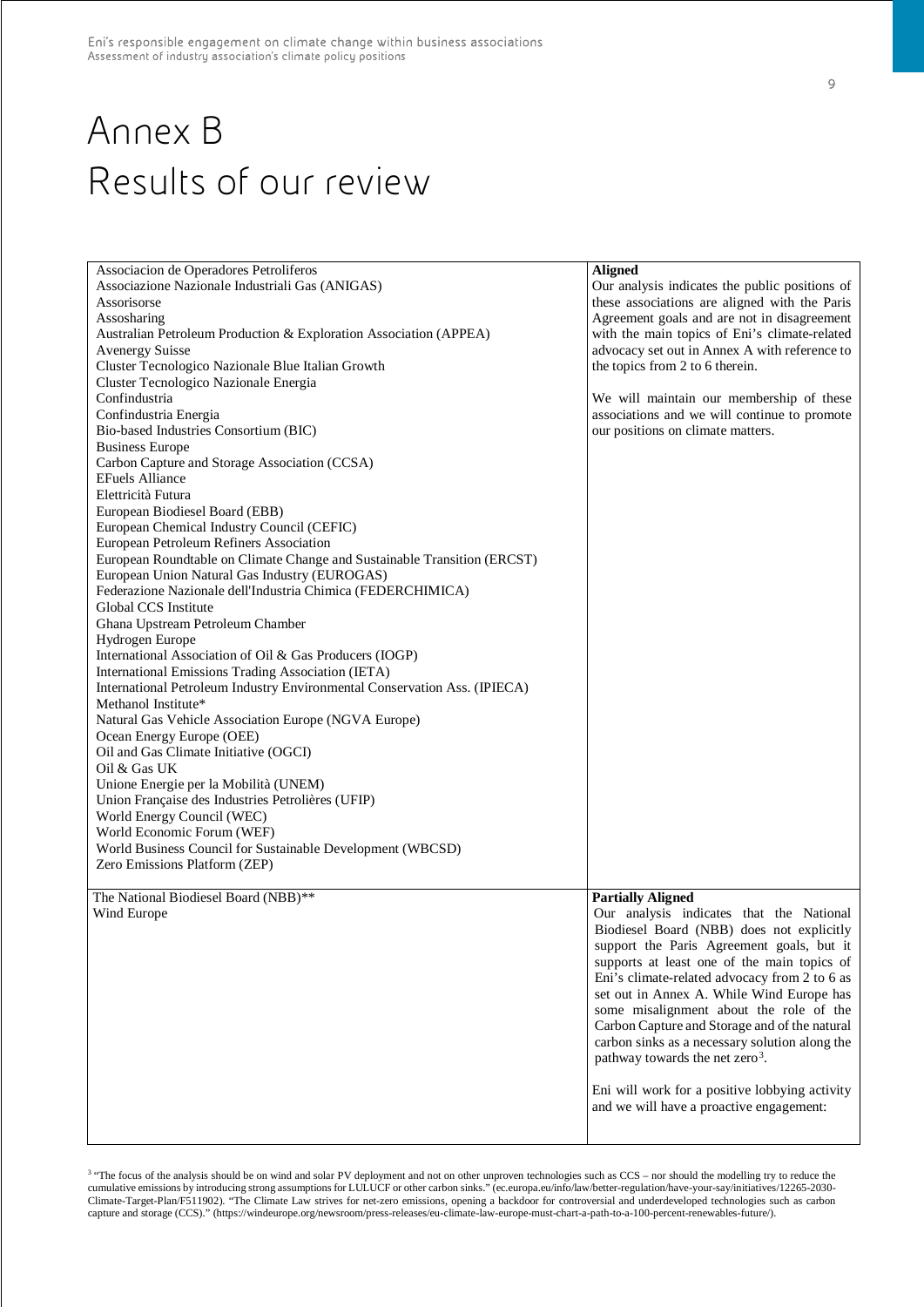10

| remaining in these associations and<br>٠<br>asking a public position on climate<br>matters;<br>continuing<br>our commitment<br>to<br>$\blacksquare$<br>promoting our climate-related positions. |
|-------------------------------------------------------------------------------------------------------------------------------------------------------------------------------------------------|
| Eni will subsequently reassess the alignment<br>status of the associations concerned.                                                                                                           |

\* In the previous "Eni Assessment of industry association's climate policy positions", the Methanol Institute (MI) resulted partially aligned because it did not explicitly support the Paris Agreement goal. Thanks also to our consistent and fruitful collaboration with the association, in 2020 the MI stated its explicit support to the Paris Agreement and to the UN Sustainable Development Goals.

\*\* The National Biodiesel Board (NBB) resulted partially aligned also in the previous "Eni Assessment of industry association's climate policy positions" as it did not explicitly support the Paris Agreement. Since then, we have asked to the association to advocate in this sense. Although it has still not released an explicit support to the Paris Agreement, in 2021 NBB expressed publicly its support for the inclusion of biofuels in the US Nationally Determined Contribution to the Paris Agreement and stressed the importance of biodiesel and renewable diesel in the US goals related to climate change. As we noticed some progress in the climate position of the NBB, we decide to remain member and continue our positive lobbying activity.